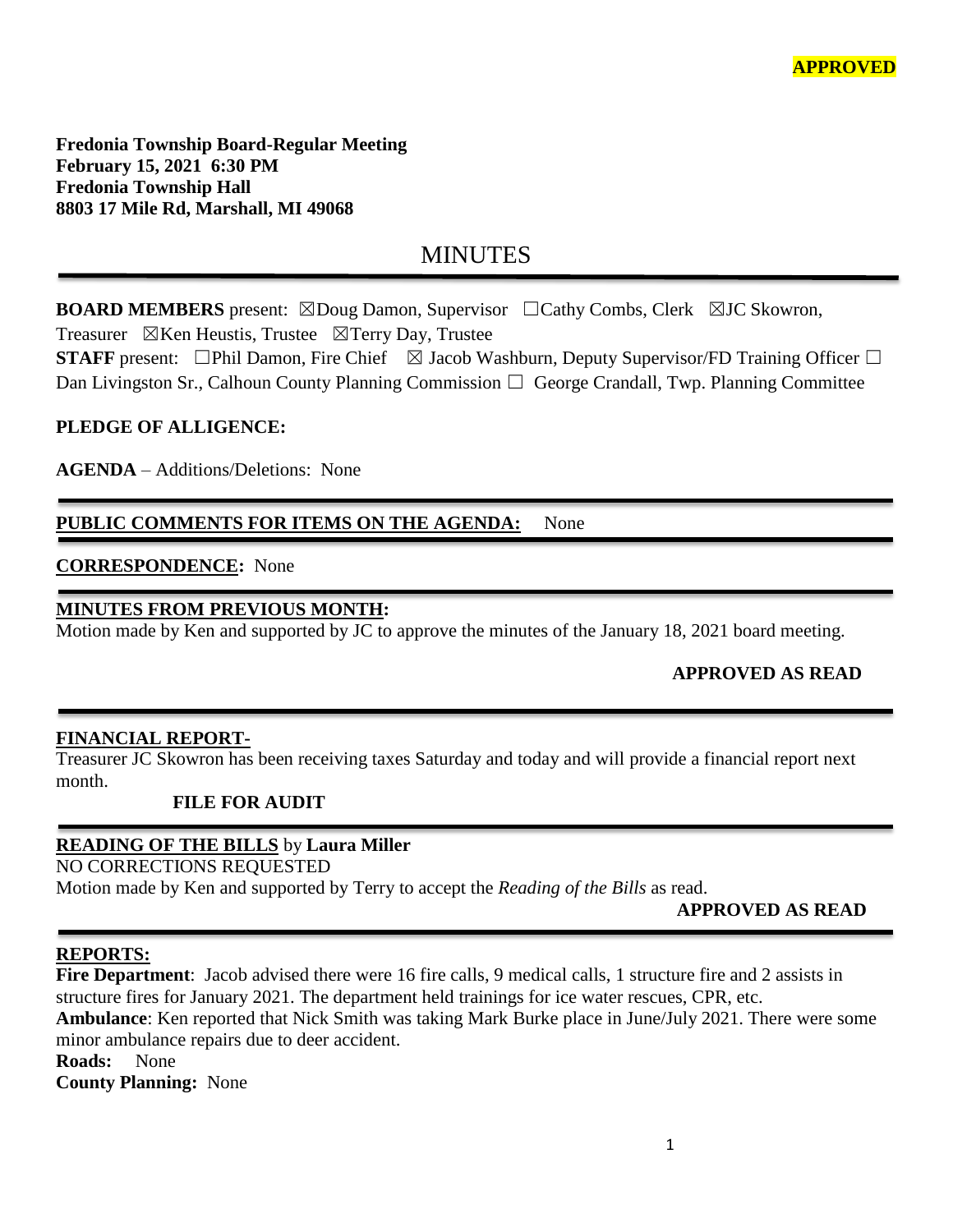**Cemetery:** Doug advised of a tree removal. That ice and snow have caused some limb damage. He would like to schedule a late April 2021 clean up day where the community can come and volunteer. **Zoning/Ordinance:** None

**Fredonia Planning Commission:** None

**Board of Review:** None

**Finance**: Doug advised that he, JC and Cathy would begin budget preparations starting in February. They would share the budget with the finance committee in March as a second pair of eyes with anticipation of approval in April 2021.

#### **OLD BUSINESS: NONE**

#### **NEW BUSINESS:**

Resolution: Poverty Level Resolution from the State– (Doug will send resolution to Cathy/Laura for minutes). – Terry motioned and Ken supported, Roll call vote: Ken-Yes; JC-Yes; Terry-Yes; Doug-Yes.

2021 Lawnmowing – Terry will submit bid wording to the Marshall Advisor for advertising and Carl will place on the website. The due date for the bids is March 11, 2021 by noon and must be date stamped upon receipt. Terry and Ken will review bids when they come in.

#### **Public Comment:** None

#### **Board Comment:**

Terry asked if there was further discussion on township needs such as doors/locks, township sign, etc. Doug mentioned that Cathy contacted someone in Coldwater regarding a camera for entrances. Laura suggested Cathy check with internet provider for a bundle discount.

Doug advised that tax notices will go out the end of February.

Doug advised that Board of Review will be March 8 and 9, 2021. Will need to meet virtually due to COVID 19 restrictions. Will meet by going over letters submitted. Please include reason for protest and sign. Place in drop box on or before March 9, 2021.

Audit is completed but not printed. The auditor said complementary things about the audit.

#### **Supervisor Doug Damon adjourned the meeting at 7:17 PM**

| Minutes prepared by Laura Miller           |           |
|--------------------------------------------|-----------|
|                                            | 2/15/2021 |
| <b>Laura Miller, Township Deputy Clerk</b> | Date      |
| Doug Damon, Township Supervisor            | Date      |